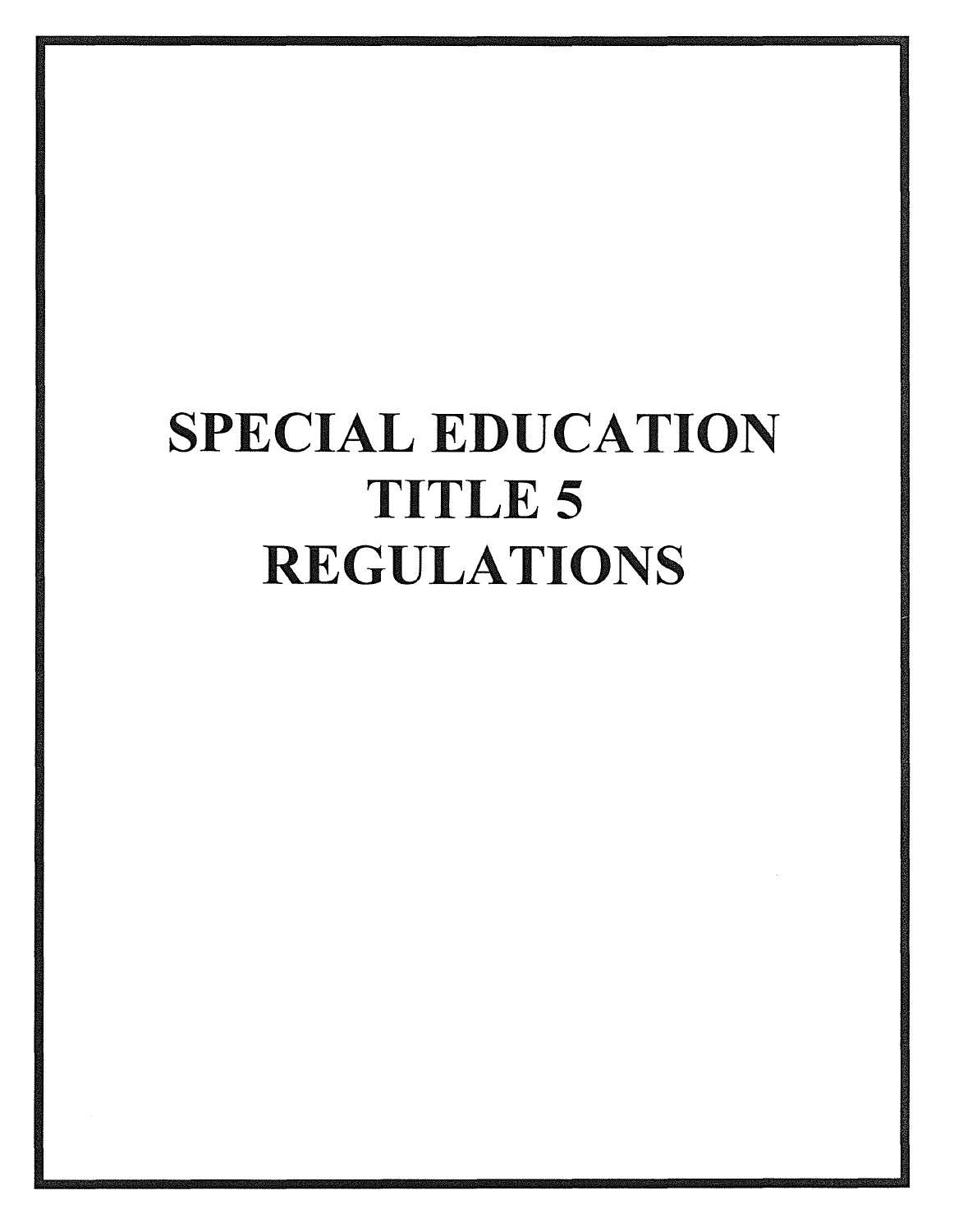## § **3043. Extended School Year.**

Extended school year services shall be provided, in accordance with 34 c.F.R. section 300.106, for each individual with exceptional needs who has unique needs and requires special education and related services in excess of the regular academic year. Such individuals shall have disabilities which are likely to continue indefinitely or for a prolonged period, and interruption of the pupil's educational programming may cause regression, when coupled with limited recoupment capacity, rendering it impossible or unlikely that the pupil will attain the level of self-sufficiency and independence that would otherwise be expected in view of his or her disabling condition. The lack of clear evidence of such factors may not be used to deny an individual an extended school year program if the IEP team determines the need for such a program and includes extended school year in the IEP pursuant to subdivision (e).

(a) Extended year special education and related services shall be provided by a school district, SELPA, or county office offering programs during the regular academic year.

(b) Individuals with exceptional needs who may require an extended school year are those who:

(1) Are placed in special classes; or

(2) Are individuals with exceptional needs whose IEPs specify an extended year program as determined by the IEP team.

(c) The term "extended year" as used in this section means the period of time between the close of one academic year and the beginning of the succeeding academic year. The term "academic year" as used in this section means that portion of the school year during which the regular day school is maintained, which period must include not less than the number of days required to entitle the district, special education services region, or county office to apportionments of state funds.

(d) An extended year program shall be provided for a minimum of 20 instructional days, including holidays.

(e) An extended year program, when needed, as determined by the IEP team, shall be included in the pupil's IEP.

(f) In order to qualify for average daily attendance revenue for extended year pupils, all of the following conditions must be met:

(I) Extended year special education shall be the same length of time as the school day for pupils of the same age level attending summer school in the district in which the extended year program is provided, but not less than the minimum school day for that age unless otherwise specified in the IEP to meet a pupil's unique needs.

(2) The special education and related services offered during the extended year period are comparable in standards, scope and quality to the special education program offered during the regular academic year.

(g) If during the regular academic year an individual's IEP specifies integration in the regular classroom, a public education agency is not required to meet that component of the IEP if no regular summer school programs are being offered by that agency.

(i) This section shall not apply to schools which are operating a continuous school program pursuant to Chapter 5 (commencing with Section 37600) of Part 22, Di vision 3, Title 2, of the Education Code. NOTE: Authority cited: Section 56100, Education Code. Reference: Sections 37600,41976.5 and 56345, Education Code; and 34 C.F.R. Section 300.106. **HISTORY** 

I. Amendment filed 3-21-88; operative 4-20-88 (Register 88, No. 15).

2. Amendment of section and NOTE filed 5-5-2014; operative 7-I -20 14 (Register 2014, No. 19).

## **Article 5. Implementation (Program Components)**

## .§ **3051. Standards for Related Services and Staff Qualifications.**

(a) General Provisions.

 $\frac{1}{2}$  .

(1) Related services may be provided to individuals or to small groups in a specialized area of educational need, and throughout the full continuum of educational settings.

(2) Related services, when needed are determined by the IEP.

(3) All entities and individuals providing related services shall meet the qualifications found in 34C.F.R. sections 300.l56(b) and 3001(r) and the applicable portions of section 3051 et seq. and shall be either:

(A) Employees of the school district or county office, or

(B) Employed under contract pursuant to Education Code sections 56365-56366, or

(C) Employees, vendors or contractors of the State Departments of Health Care Services or State Hospitals, or any designated local public health or mental health agency.

(4) To be eligible for certification to provide related services to individuals with exceptional needs, nonpublic schools and nonpublic agencies shall meet the requirements of this section.

(5) An individual providing related services out of state, pursuant to sections 56365 and 56366 of the Education Code, as required in a pupil's IEP, must:

(A) Hold a current valid credential or license to render that related service as required by that state, and

(B) Be employed by a nonpublic, nonsectarian school or agency certified by the CDE.

NOTE: Authority cited: Sections 33031,56100 and 56366.1, Education Code. Reference: Sections 56363, 56365 and 56366, Education Code; and 34 C.F.R. Sections 300.12, 300.18, 300.34 and 300. I 56(b). **HISTORY** 

- 1. Amendment filed 3-21-88; operative 4-20-88 (Register 88, No. 15).
- 2. Amendment of subsections (a)(2) and (a)(3)(B) and NOTE filed  $7-18-97$  as an emergency; operative 7-18-97 (Register 97, No. 29). A Certificate of Com-pliance must be transmitted to OAL by I 1-17-97 or emergency amendments will be repealed by operation of law on the following day.
- 3. Amendment of subsections (a)(2) and (a)(3)(B) and amendment of NOTE refiled 11-14-97 as an emergency; operative 11-14-97 (Register 97, No. 46). A Cer-tificate of Compliance must be transmitted to OAL by 3-I 6-98 or emergency language will be repealed by operation of law on the following day.
- 4. Reinstatement of section and NOTE as they existed prior to 7-18-97 emergency amendment by operation of Government Code section 11346.1(f) (Register 98, No. 16).
- 5. Amendment of subsections (a)(2) and (a)(3)(B) and amendment of NOTE filed 4-16-98 as an emergency; operative 4-16-98 (Register 98, No. 16). A Certificate of Compliance must be transmitted to OAL by 8-14-98 or emergency language will be repealed by operation of law on the following day.
- 6. Reinstatement of section and NOTE as they existed prior to 4-16-98 emergency amendment by operation of Government Code section 11346.1(1) (Register 98, No. 34).
- 7. Amendment of subsections (a)(2) and (a)(3)(B) and amendment of NOTE filed 8-19-98 as an emergency; operative 8-19-98 (Register 98, No. 34). A Certificate of Compliance must be transmitted to OAL by 12-17-98 or emergency language will be repealed by operation of law on the following day.
- 8. Reinstatement of section and NOTE as they existed prior to 8-19-98 emergency amendment by operation of Government Code section 11346.1(f) (Register 98, No. 52).
- 9. Amendment of subsections (a)(2) and (a)(3)(B)–(C) and amendment of NOTE filed 12-21-98 as an emergency; operative 12-21-98 (Register 98, No. 52). A Certificate of Compliance must be transmitted to OAL by 4-20-99 or emergency language will be repealed by operation of law on the following day.
- 10. Repealer and new section filed 3-25-99 as an emergency; operative 3-25-99 (Register 99, No. 13). A Certificate of Compliance must be transmitted to OAL by 7-23-99 or emergency language will be repealed by operation of law on the following day.
- 1 I. Certificate of Compliance as to 3-25-99 order transmitted to OAL 7-23-99 and filed 9-1-99 (Register 99, No. 36).
- 12. Amendment of section heading, section and NOTE filed 3-27-2009; operative 4-26-2009 (Register 2009, No. 13).
- 13. Amendment of section heading, section and NOTE filed 5-5-2014; operative 7-1-2014 (Register 2014, No. 19).

## § **3051.1. Language, Speech and Hearing Development and Remediation.**

(a) Language, Speech and Hearing Development and Remediation services include:

(1) Referral and assessment of indi viduals suspected of having a disorder of language, speech, or hearing. Such individuals are not considered as part of the caseload pursuant to Education Code section 56363.3 unless an IEP is developed and services are provided pursuant to sections  $3051.1(a)(2)$  and  $(3)$ .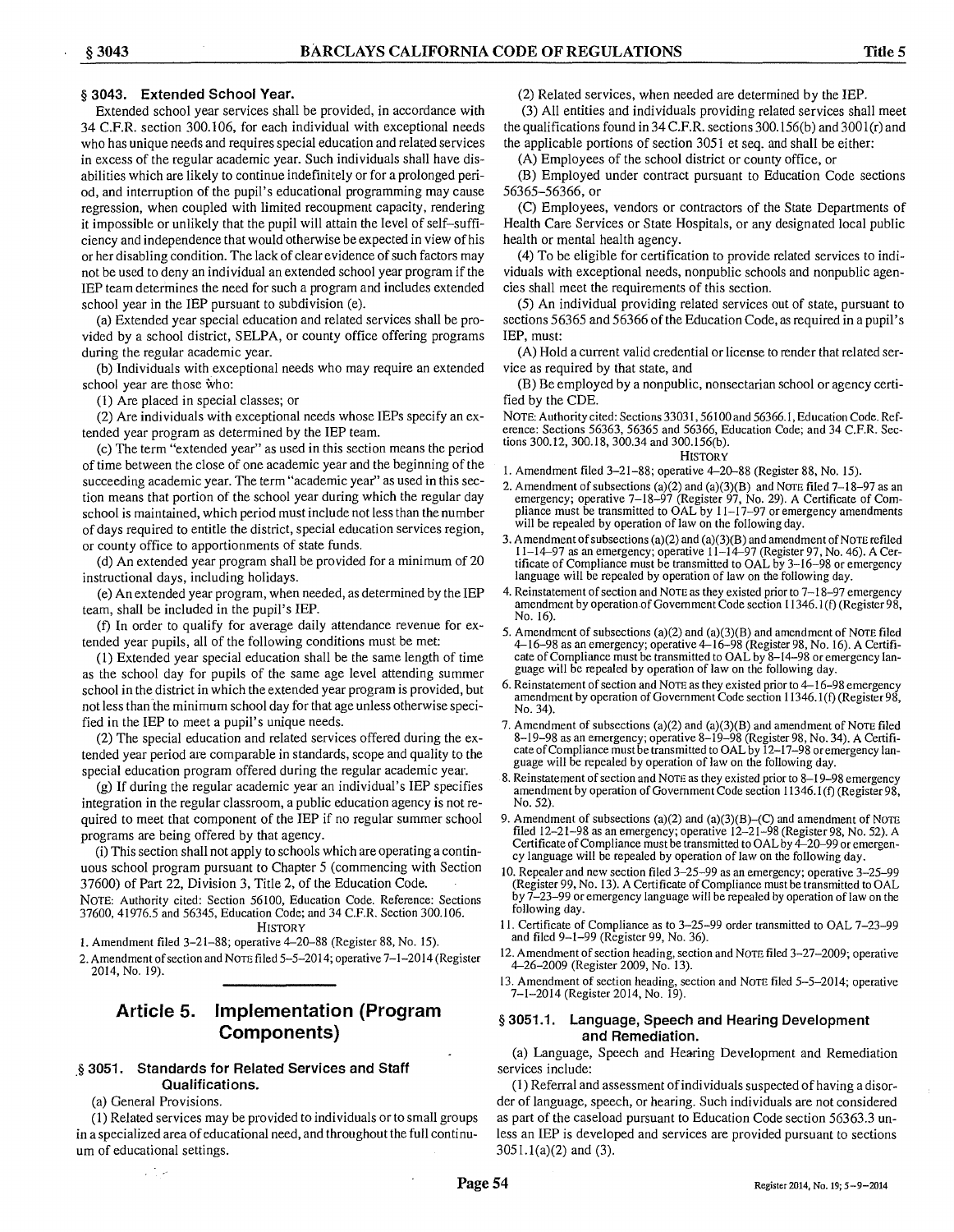(2) Specialized instruction and services for individuals with disorders of language. speech. and hearing. including monitoring of pupil progress on a regular basis. providing information for the review. and when necessary participating in the review and revision of IEPs of pupils.

(3) Consultative services to pupils. parents. teachers. or other school personnel.

(4) Coordination of speech and language services with an individual's regular and special education program.

(b) Caseloads of full-time equivalent language. speech and hearing specialists providing instruction and services within the district. SELPA. or county office shall not exceed a district-wide, SELPA-wide, or county-wide average of 55 individuals unless prior written approval has been granted by the SSP!.

(c) Language and speech development and remediation shall be provided only by personnel who possess:

(I) a license in Speech-Language Pathology issued by a licensing agency within the Department of Consumer Affairs: or

(2) a credential authorizing language or speech services.

(d) Services may also be provided by speech-language pathology assistants working under the direct supervision of a qualitied language. speech, and hearing specialist, as defined in Business and Professions Code section 2530.2(i), and if specified in the IEP. No more than two assistants may be supervised by one qualitied language. speech. and hearing specialist. The caseloads of persons in subdivision (b) shall not be increased by the use of assistants.

NOTE: Authority cited: Sections 56100 and 56366.1. Education Code. Reference: Section 2530. Business and Professions Code: Sections 56363 and 56363.3. Education Code: and 34 C.F.R. Sections 300.34 and 300.156(b)( I l.

#### **HISTORY**

1. Repealer and new section filed 3-21-88: operative 4-20-88 (Register 88, No. 15).

2. Amendment of section and NOTE filed 5-5-2014; operative 7-1-2014 (Register 2014. No. 19).

## § 3051.2. Audiological Services.

(a) In addition to provisions of 34 C.F.R. Section 300.34. audiological instruction and services may include:

(I) Aural rehabilitation (auditory training. speech reading. language habilitation. and speech conservation) and habilitation with individual pupils or groups and support for the hearing-impaired pupils in the regular classroom.

(2) Monitoring hearing levels. auditory behavior. and amplification for all pupils requiring personal or group amplification in the instructional setting.

(3) Planning. organizing. and implementing an audiology program for individuals with auditory dysfunctions, as specified in the IEP.

(4) Consultative services regarding test findings. amplitication needs and equipment. otological referrals. home training programs. acoustic treatment of rooms. and coordination of educational services to hearingimpaired individuals.

(b) Audiological services shall be provided only by personnel who possess:

(I) a license in Audiology issued by a licensing agency within the Department of Consumer Affairs: or

(2) a credential authorizing audiology services.

NOTE: Authority cited: Sections 56100 and 56366.1. Education Code. Reference: Section 2530. Business and Professions Code: Sections 49422 and 56363. Education Code: and 34 C.F.R. Sections 300.34 and 300. I 56(b )( I). HISTORY

I. Amendment of section and NOTE filed 5-5-2014: operative 7-1-2014 (Register 2014. No. 19).

## § 3051.3. Orientation and Mobility Instruction.

(a) Orientation and mobility instruction may include:

(I) Specialized instruction for individuals in orientation and mobility techniques.

(2) Consultative services to other educators and parents regarding instructional planning and implementation of the IEP relative to the development of orientation and mobility skills and independent living skills.

(b) Orientation and mobility instruction shall be provided only by personnel who possess a credential that authorizes services in orientation and mobility instruction.

NOTE: Authority cited: Sections 56100 and 56366.1. Education Code. Reference: Section 56363. Education Code: and 34 C.F.R. Sections 300.34 and 300.156(b)( I).

#### **HISTORY**

I. Amendment of section heading. section and NOTE filed 5-5-2014: operative 7-1-2014 (Register 2014. No. 19).

## § 3051.4. Instruction in the Home or Hospital.

(a) Special education and related services provided in the home or hospital for school age pupils is limited to those pupils who have been identitied as individuals with exceptional needs in accordance with section 3030 and for whom the IEP team recommends such instructions or services.

(b) Instructions may be delivered individually. in small groups or by teleclass.

(c) For those individuals with exceptional needs with a medical condition such as those related to surgery. accidents. short-term illness or medical treatment for a chronic illness. the IEP team shall review. and revise. if appropriate. the IEP whenever there is a significant change in the pupil's current medical condition.

(d) When recommending placement for home instruction. the IEP team shall have in the assessment information a medical report from the attending physician and surgeon or the report of the psychologist. as appropriate. stating the diagnosed condition and certifying that the severity ofthe condition prevents the pupil from attending a less restrictive placement. The report shall include a projected calendar date for the pupil's return to school. The IEP team shall meet to reconsider the IEP prior to the projected calendar date for the pupil's return to school.

(e) Instruction in the home or hospital shall be provided by a regular class teacher. the special class teacher or the resource specialist teacher. if the teacher or specialist is competent to provide such instruction and services and if the provision of such instruction and services by the teacher or specialist is feasible. If not, the appropriate related services specialist shall provide such instruction.

(f) The teacher providing the home instruction shall contact the pupil's previous school and teacher to determine:

(I) The course work to be covered:

(2) The books and materials to be used:

(3) Who is responsible for issuing grades and promoting the pupil when appropriate:

(4) For pupils in grades 7 to 12. the teacher shall confer with the school guidance counselor to determine:

(A) For the hours the pupil has earned toward semester course credit in each subject included in the IEP and the grade as of the last day of attendance:

(B) Who is responsible for issuing credits when the course work is completed:

(C) Who will issue the diploma if the pupil is to graduate.

NOTE: Authority cited: Sections 56100 and 56366.1. Education Code. Reference: Sections 56001 and 56363. Education Code: and 34 C.F.R. Sections 300.34 and  $300.156(b)(1)$ .

## **HISTORY**

- 1. New section filed and 3-21-88: operative 4-20-88 (Register 88, No. 15).
- 2. Change without regulatory effect amending section and NOTE filed 9-27-2012 pursuant to section 100. title I. California Code of Regulations (Register 2012. No. 39).
- 3. Amendment of subsection (el and NOTE filed 5-5-2014: operative 7-1-2014 (Register 2014. No. 19).

## § 3051.5. Adapted Physical Education for Individuals with Exceptional Needs.

(a) Adapted physical education is for individuals with exceptional needs who require developmental or corrective instruction and who are precluded from participation in the activities of the general physical education program, modified general physical education program, or in a specially designed physical education program in aspecial class. Consultative services may be provided to pupils, parents. teachers. or other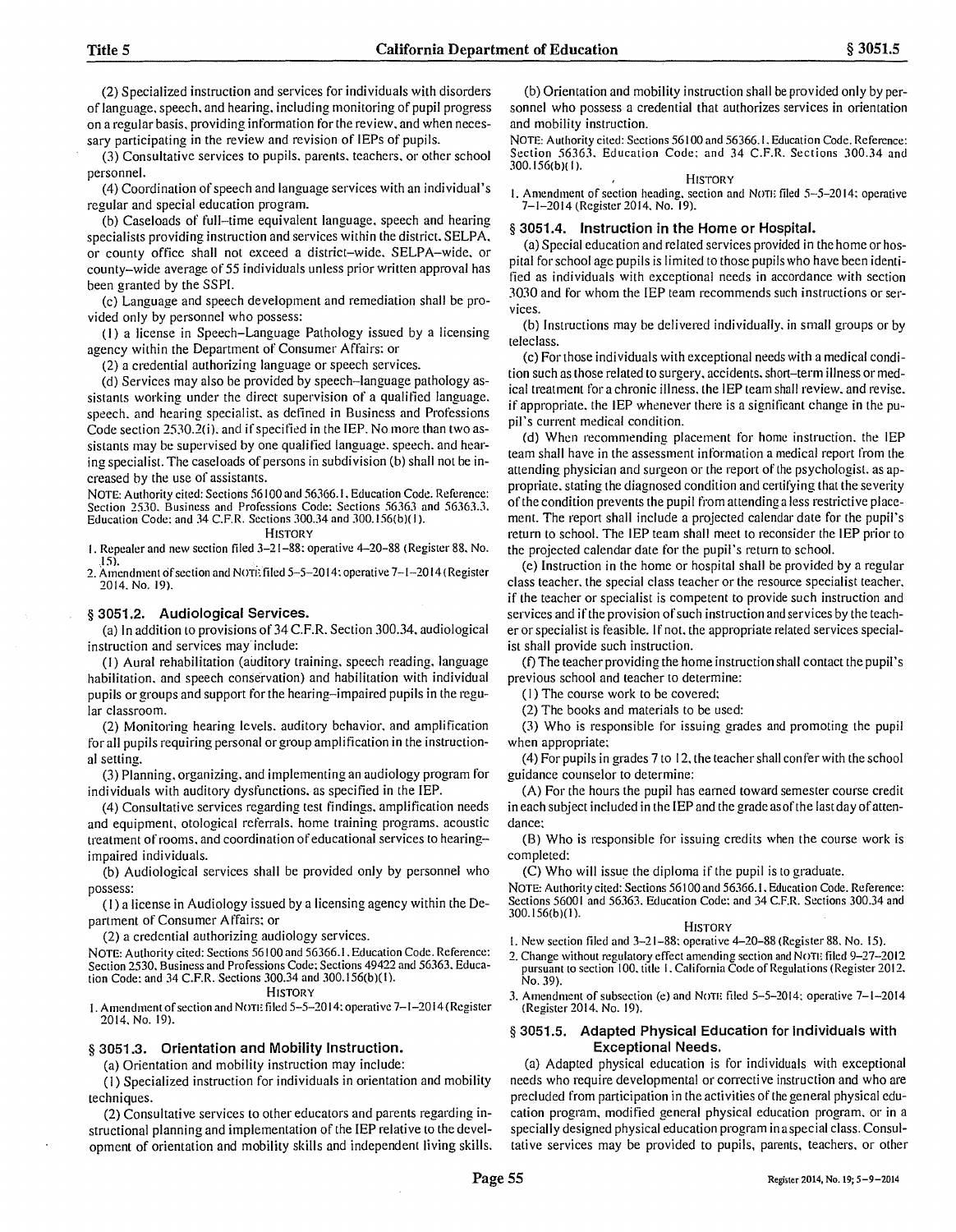school personnel for the purpose of identifying supplementary aids and services or modifications necessary for successful participation in the regular "D" Physical education program or specially designed physical education programs.

(b) Adapted physical education shall be provided only by personnel who possess a credential issued by the California CTC that authorizes service in adapted physical education.

NOTE: Authority cited: Sections 56100 and 56366.1, Education Code. Reference: Section 56363, Education Code; and 34 C.F.R. Sections 300.34 and 300.156(b)(l).

#### **HISTORY**

I. Amendment filed 3-21-88; operative 4-20-88 (Register 88, No. 15). 2. Amendme.nt of subsection (b) and NOTE filed 5-5-2014; operative 7-1-2014 (Register 2014, No. 19).

#### § **3051.6. Physical and Occupational Therapy.**

(a) When the district, SELPA, or county office contracts for the services of a physical therapist or an occupational therapist, the following standards shall apply:

(1) Occupational or physical therapists shall provide services based upon recommendation of the IEP team. Physical therapy and occupational therapy services for infants are limited by Education Code section 56426.6. Physical therapy services may not exceed the services specified in the Business and Professions Code section 2620. Occupational therapy services may not exceed the services specified in the Business and Professions Code section 2570.2(k).

(2) The district, SELPA, or county office shall assure that the therapist has available safe and appropriate equipment.

(b) Individuals providing physical or occupational therapy shall be qualified.

(1) Physical therapy shall be provided only by personnel who possess a valid license in Physical Therapy issued by a licensing agency within the Department of Consumer Affairs.

(2) Occupational therapy shall be provided only by personnel who possess a license in occupational therapy issued by a licensing agency within the Department of Consumer Affairs. Services provided by a Certified Occupational Therapist Assistant shall be supervised by a registered occupational therapist in accordance with professional standards outlined by the American Occupational Therapy Association.

NOTE: Authority cited: Sections 56100 and 56366.1, Education Code. Reference: Sections 2570.2 and 2620, Business and Professions Code; Section 56363, Education Code; and 34 C.F.R. Sections 300.34 and 300.156(b)(I).

#### **HISTORY**

I. Amendment filed 3-21-88; operative 4-20-88 (Register 88, No. IS).

2. Amendment of section and NOTE filed 5-5-2014; operative 7-1-20 14 (Register 2014, No. 19).

## § **3051.7. Vision Services.**

(a) Vision services may include:

(1) Adaptations in curriculum, media, and the environment, as well as instruction in special skills.

(2) Consultative services to pupils, parents, teachers, and other school personnel.

(b) An assessment of and provision for services to visually impaired pupils may be conducted by an eye specialist who has training and expertise in low vision disabilities and has available the appropriate low vision aids for the purpose of assessment. The eye specialist may provide consultation to the pupil, parents, teacher and other school personnel as may be requested by an IEP team.

(c) Procedures which may be utilized by qualified personnel are those procedures authorized by federal and state laws and regulations-and performed in accordance with these laws and regulations and standards of the profession.

(d) For the purposes of this section, and eye specialist shall mean a licensed optometrist, ophthalmologist, or other licensed physician and surgeon who has training and expertise in low vision disabilities.

(e) Vision services shall be provided only by personnel who possess:

(1) a license as an Optometrist, Ophthalmologist, Physician or Surgeon, issued by a licensing agency within the Department of Consumer Affairs and authorizing the licensee to provide the services rendered, or (2) a valid credential authorizing vision instruction or services.

NOTE: Authority cited: Sections 56100 and 56366.1, Education Code. Reference: Sections 49422 and 56363, Education Code; and 34 C.F.R. Sections 300.34 and 300.156(b)( I).

#### **HISTORY**

1. Amendment of subsection (a) and new subsections (b)-(d) filed 3-21-88; operative 4-20-88 (Register 88, No. IS).

2. Amendment of section and NOTE filed 5-5-2014; operative 7-1-20 14 (Register 2014, No. 19).

## § **3051.75. Vision Therapy.**

(a) Vision therapy may include: Remedial and/or developmental instruction provided directly by or in consultation with the optometrist, ophthalmologist, or other qualified licensed physician and surgeon provided ongoing care to the individual.

(b) Vision therapy shall be provided by an optometrist, ophthalmologist, or by appropriate qualified school personnel when prescribed by a licensed optometrist, ophthalmologist, or other qualified licensed physician and surgeon.

(c) Procedures which may be utilized by qualified personnel are those procedures authorized by federal and state laws and regulations and performed in accordance with these laws and regulations and standards of the profession.

NOTE: Authority cited: Sections 56100 and 56366.1, Education Code. Reference: Section 56363, Education Code; and 34 C.F.R. Sections 300.34 and 300.156(b)( I).

#### **HISTORY**

I. Change without regulatory effect amending NOTE filed 9-27-2012 pursuant to section 100, title 1, California Code of Regulations (Register 2012, No. 39).

2. Amendment of NOTE filed 5-5-2014; operative 7-1-2014 (Register 2014, No. 19).

## § **3051.8. Specialized Driver Training Instruction.**

(a) Specialized driver training instruction may include instruction to an individual with exceptional needs to supplement the regular driver training program. The IEP team shall determine the need for supplementary specialized driver training instruction. The need to supplement the regular program shall be based on an assessment of the pupil's health, physical, and/or educational needs which require modifications which cannot be met through a regular driver training program.

(b) Driver training for individuals herein described must be provided by qualified teachers, as defined by Education Code sections 41906 and 41907.

NOTE: Authority cited: Sections 56100 and 56366.1, Education Code. Reference: Sections 41906, 41907 and 56363, Education Code; and 34 C.F.R. Sections 300.34 and 300.156(b)(l).

#### **HISTORY**

- I. Change without regulatory effect amending section and NOTE filed 9-27-2012 pursuant to section 100, title I, California Code of Regulations (Register 2012, No. 39).
- 2. Amendment of NOTE filed 5-5-2014; operative 7-1-2014 (Register 2014, No. 19).

## § **3051.9. Counseling and Guidance Services.**

(a) Counseling and guidance services may be provided to an individual with exceptional needs who requires additional counseling and guidance services to supplement the regular guidance and counseling program. The IEP team shall determine the need for additional guidance and counseling services.

(b) Counseling and guidance services necessary to implement the IEP may include:

(I) Educational counseling in which the pupil is assisted in planning and implementing his or her inimediate and long-range educational program.

(2) Career counseling in which the pupil is assisted in assessing his or her aptitudes, abilities, and interests in order to make realistic career decisions.

(3) Personal counseling in which the pupil is helped to develop his or her ability to function with social and personal responsibility.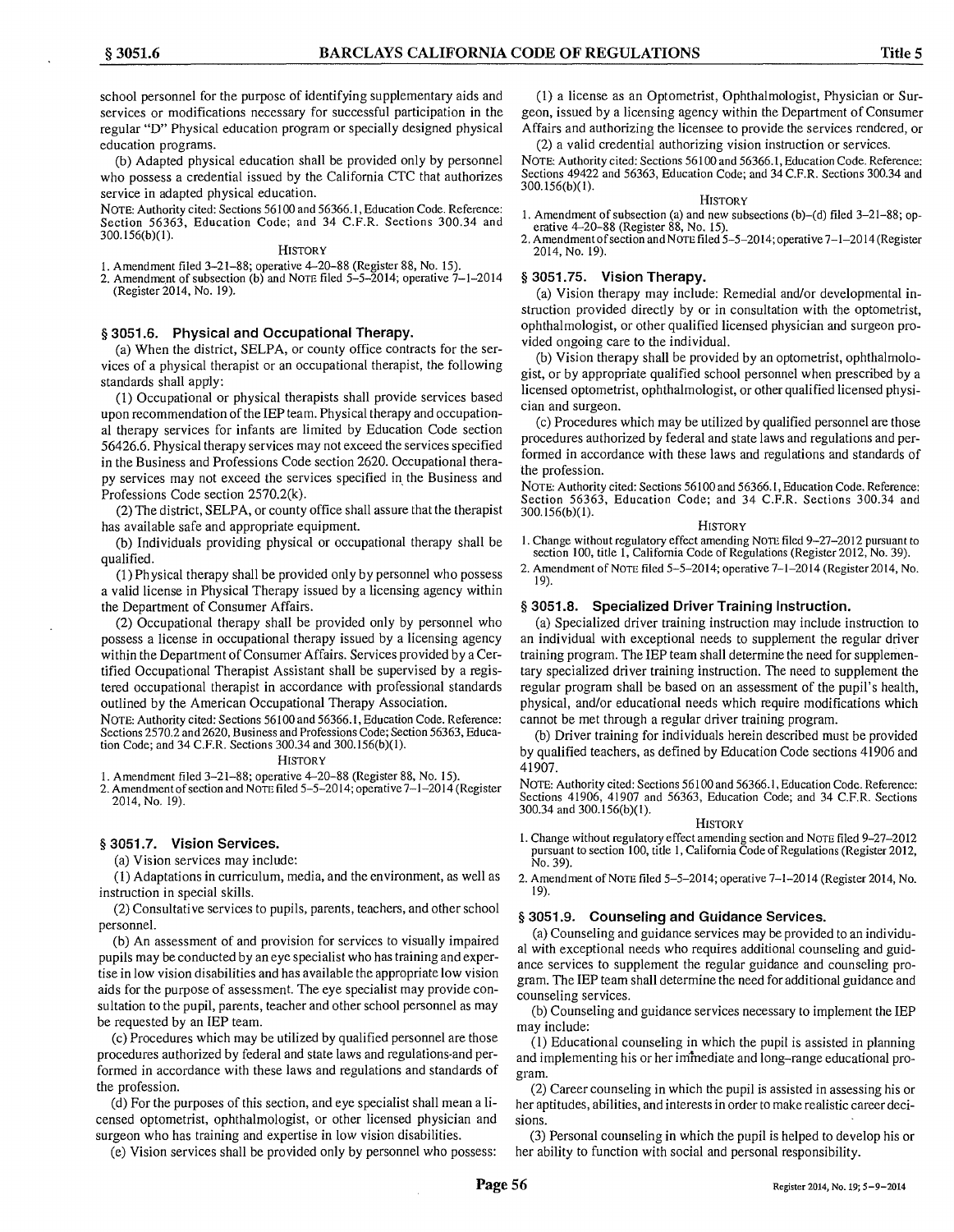(4) Counseling and consultation with parents and staff members on learning problems and guidance programs for pupils.

(c) Counseling and guidance shall be provided only by personnel who possess a:

(I) license as a Marriage and Family Therapist. or Marriage and Family Therapist Registered Intern who is under the supervision of a Licensed Marriage and Family Therapist. a Licensed Clinical Social Worker. a Licensed Professional Clinical Counselor. a Licensed Psychologist. or a Physician who is certified in psychiatry by the Medical Board of California. the Board of Behavioral Sciences. or the Board of Psychology. within the Department of Consumer Affairs.

(2) license as a Clinical Social Worker. or Associate Clinical Social Worker who is under the supervision of either a Licensed Clinical Social Worker or a licensed Mental Health Professional by the Board of Behavioral Sciences. within the Department of Consumer Affairs: or

(3) license as an Educational Psychologist issued by a licensing agency within the Department of Consumer Affairs: or

(4) license in psychology. or who are working under supervision of a licensed psychologist. both regulated by the Board of Psychology, within the Department of Consumer Affairs: or

(5) Pupil Personnel Services Credential. which authorizes school counseling or school psychology.

(6) license as a Licensed Professional Clinical Counselor. or a Professional Clinical Counselor Registered Intern who is under the supervision of a Licensed Professional Clinical Counselor. a Licensed Marriage and Family Therapist. a Licensed Clinical Social Worker. a Licensed Clinical Psychologist. or a Physician who is certified in psychiatry by the American Board of Psychiatry and Neurology.

NOTE: Authority cited: Sections 56100 and 56366.1. Education Code. Reference: Sections 2903, 2905, 4980.02, 4989.24, 4996.9 and 4999.10. Business and Professions Code: Sections 49422 and 56363. Education Code: and 34 C.F.R. Sections 300.34 and 300.156(b)( I ).

#### **HISTORY**

1. Change without regulatory effect amending section and NOTE filed 9-27-2012 pursuant to section 100, title 1, California Code of Regulations (Register 2012, No. 39).

2. Amendment of subsection (c), new subsections (c)( $1$ )-(6) and amendment of NOTE filed 5-5-2014: operative 7-1-2014 (Register 2014. No. 19).

## § **3051.10. Psychological Services Other Than Assessment and Development of the IEP.**

(a) Psychological services may include:

(I) Counseling provided to an individual with exceptional needs by a credentialed or licensed psychologist or other qualified personnel.

(2) Consultative services to parents. pupils. teachers. and other school personnel. .

(3) Planning and implementing a program of psychological counseling for individuals with exceptional needs and parents.

(4) Assisting in developing positive behavioral intervention strategies.

(5) This term does not include assessment services and the development of an IEP.

(b) Psychological services required by a student's IEP may be rendered by any of the following professionals who possess the credential or license required by law for the performance of particular psychological services by members of that profession:

(1) Licensed Educational Psychologist pursuant to Business and Professions Code section 4989.14:

(2) Licensed Marriage and Family Therapist pursuant to Business and Professions Code section 4980.02:

(3) Licensed Clinical Social Worker pursuant to Business and Professions Code section 4996.9: or

(4) Licensed Psychologist pursuant to Business and Professions Code section 2903: or

(5) Pupil Personnel Services Credential that authorizes school psychology.

NOTE: Authority cited: Sections 56100 and 56366.1, Education Code. Reference: Section 56363, Education Code; and 34 C.F.R. Sections 300.34 and 300.156(b)( I).

## **HISTORY**

I. Amendment of section heading. section and NOTE filed 5-5-2014: operative 7-1-2014 (Register 2014. No. 19).

## § **3051.11. Parent Counseling and Training.**

(a) Parent counseling and training may include:

(I) Assisting parents in understanding the special needs of their child. and

(2) Providing parents with information about child development.

(b) Parent counseling and training shall be provided only by personnel who possess a:

(I) credential that authorizes special education instruction: or

(2) credential that authorizes health and nursing services: or

(3) license as a Marriage and Family Therapist. or Marriage and Family Therapist Registered Intern who is under the supervision of a Licensed Marriage and Family Therapist. a Licensed Clinical Social Worker. a licensed Professional Clinical Counselor. a Licensed Psychologist. or a Physician who is certified in psychiatry by the Medical Board of California. the Board of Behavioral Sciences. or the Board of Psychology. within the Department of Consumer Affairs: or

(4) license as a Clinical Social Worker. or Associate Clinical Social Worker who is under the supervision of either a Licensed Clinical Social Worker or a licensed Mental Health Professional by the Board of Behavioral Sciences. within the Department of Consumer Affairs: or

(5) license as an Educational Psychologist. issued by a licensing agency within the Department of Consumer Affairs: or

(6) license as a Psychologist. or who are working under the supervision of a licensed Psychologist, both regulated by the Board of Psychology. within the Department of Consumer Affairs: or

(7) Pupil Personnel Services Credential that authorizes school counseling or school psychology or school social work.

(8) license as a Licensed Professional Clinical Counselor. or a Professional Clinical Counselor Registered Intern who is under the supervision of a Licensed Professional Clinical Counselor. a Licensed Marriage and Family Therapist. a Licensed Clinical Social Worker. a Licensed Clinical Psychologist. or a Physician who is certified in psychiatry by the American Board of Psychiatry and Neurology.

NOTE: Authority cited: Sections 56100 and 56366.1. Education Code. Reference: Sections *2903.* 2905. 4980.02. 4989.14. 4996.9 and 4999.10. Business and Professions Code: Sections 49422 and 56363. Education Code: and 34 C.F.R. Sections 300.34 and 300.156(b)( I ).

## **HISTORY**

I. Amendment of section and NOTE filed 5-5-20 14: operative 7-1-2014 (Register 2014. No. 19).

## § **3051.12. Health and Nursing Services.**

(a) Health and nursing services may include:

(I) Providing services by qualified personnel.

(2) Managing the individual's health problems on the school site.

(3) Consulting with pupils. parents. teachers. and other personnel.

(4) Group and individual counseling with parents and pupils regarding health problems.

(5) Maintaining communication with health agencies providing care to individuals with disabilities.

(b) Specialized physical health care may be provided as described in Education Code section 49423.5.

(I) Definitions.

(A) Specialized physical health care services means those health services prescribed by the child's licensed physician and surgeon requiring medically related training for the individual who performs the services and which are necessary during the school day to enable the child to attend school.

(B) Standardized procedures means protocols and procedures developed through collaboration among school or hospital administrators and health professionals. including licensed physicians and surgeons and nurses. to be utilized in the provision of the specialized physical health care services.

(c) Qualified means the ability to demonstrate competence in Cardio-Pulmonary Resuscitation. current knowledge of community emergency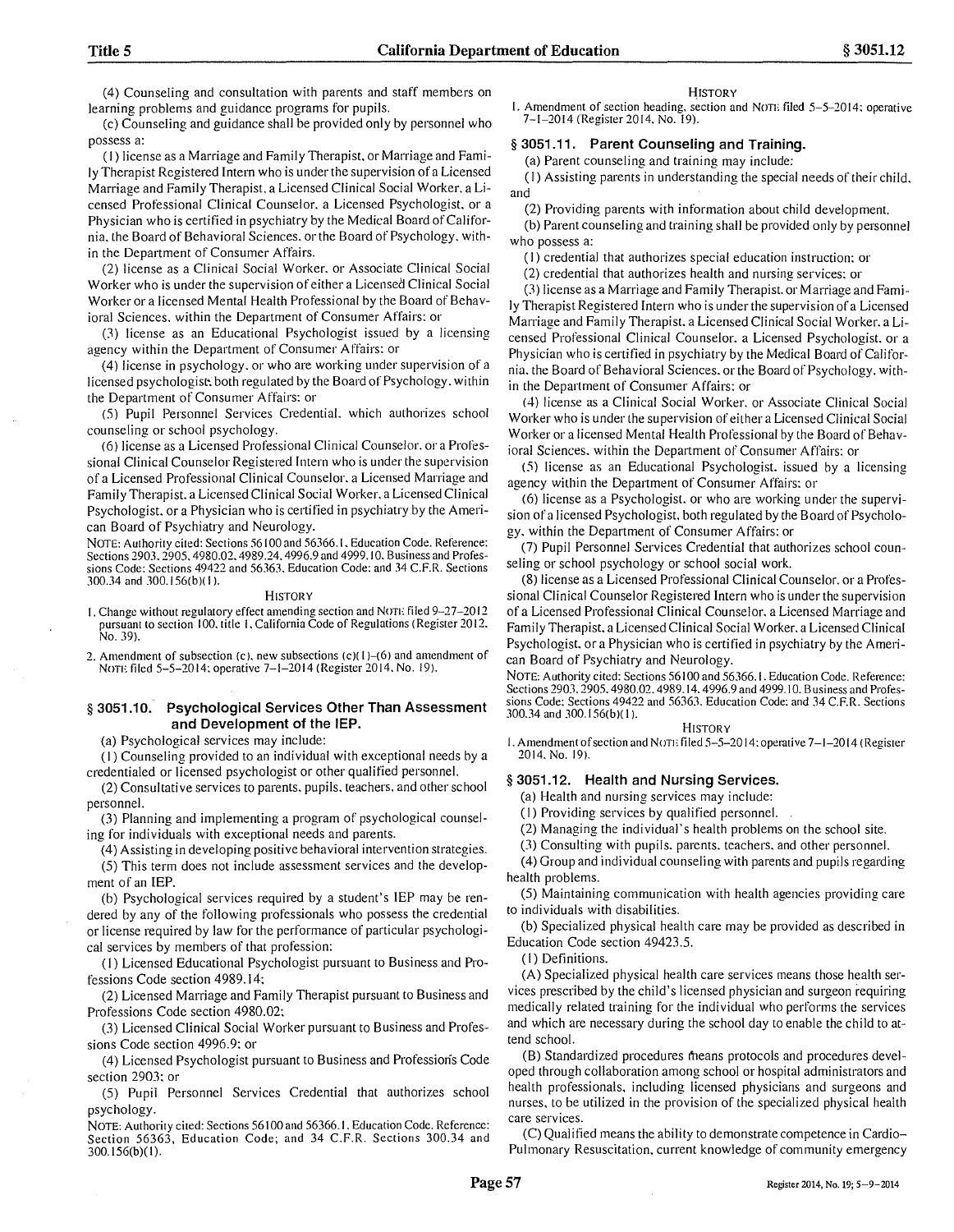medical resources, and skill in the use of equipment and performance of techniques necessary to provide specialized physical health care services for individuals with exceptional needs. In addition:

I. "Qualified" for the professional school or public health nurse or licensed physician and surgeon shall mean trained in the procedures to a level of competence and safety which meets the objectives of the training.

2. "Qualified" for the designated school personnel shall mean trained in the procedures to a level of competence and safety which meets the objectives of the training as provided by the school nurse, public health nurse, licensed physician and surgeon, or other programs which provide the training.

(D) Supervision means review, observation, and/or instruction of a designated school person's performance and of physical health care services, but does not necessarily require the immediate presence of the supervisor at all times.

1. Immediate supervision means that the supervisor shall be physically present while a procedure is being administered.

2. Direct supervision means that the supervisor shall be present in the same building as the person being supervised and available for consultation and/or assistance.

3. Indirect supervision means that the supervisor shall be available to the qualified designated school person either in person or through electronic means to provide necessary instruction, consultation, and referral to appropriate care and services as needed. Supervision of designated school persons shall include review on-site by a qualified school nurse, qualified public health nurse, or qualified licensed physician and surgeon. Supervision shall also include review of the competence of that individual in performing the specialized health care service, maintenance of appropriate records, physical environment, and equipment.

(E) Training means preparation in the appropriate delivery and skillful performance of specialized physical health care services. In addition:

I. Medically related training of credentialed school nurses or public health nurses shall be that training in an approved program which may be necessary to update or make current the nurse's professional skills and knowledge related to meeting pupils' needs for specialized physical health care services.

2. Medically related training of employed designated school personnel is that training in an approved program in standardized procedures provided by a qualified school nurse, qualified public health nurse, qualified licensed physician and surgeon, or other approved programs to enable the person to provide the specialized physical health care services necessary to enable the child to attend school.

(F) Competence in Cardio-Pulmonary Resuscitation means possession of a current valid certificate from an approved program.

(2) Standards and Staffing.

(A) Allocation of qualified designated school personnel shall be determined by the amount and type of supervision necessary to this regulation, and also the type and frequency of services needed by students in special classes and centers, and regular instructional settings.

(B) Approved training for qualified personnel shall be provided in one or more of the following ways:

1. By a qualified school nurse, qualified public health nurse, or qualified licensed physician and surgeon, as defined in these regulations.

2. By career and continuing education programs, approved by the appropriate licensing board.

3. By training programs through public or private medical institutions, i.e., hospitals, public health agencies, Visiting Nurses Associations, and Red Cross.

(3) Organization and Administration.

(A) Specific continuing specialized physical health care services required in order for the individual to benefit from special education will be included in the individualized education program. If the parent elects to perform the service during the school day, a waiver shall be signed relieving the school of the responsibility.

(B) Appropriate accommodations for safety and necessary physical care services for the individual with exceptional needs in the school set-

ting shall be provided by the school. Personal privacy and dignity of an individual with exceptional needs shall be assured.

(C) The school district shall not be required to purchase medical equipment for an individual pupil. However, the school district, SELPA, or county office is responsible for providing other specialized equipment for use at school that is needed to implement the IEP.

(D) In accordance with Education Code section 49423.5(a)(2), a qualified school nurse, qualified public health nurse, or qualified licensed physician and surgeon responsible for supervising the physical health care of an individual with exceptional needs in the school setting shall:

1. Coordinate the health care services to the individuals with exceptional needs on the school site.

2. Consult with appropriate personnel regarding management of health care services for individuals with exceptional needs.

3. Make appropriate referrals and maintain communication with health agencies providing care to individuals with exceptional needs.

4. Maintain or review licensed physician and surgeon and parent requests and daily documentation records.

(E) Written licensed physician and surgeon and parent requests, as well as the specific standardized procedures to be used if physical health care services are provided, shall be maintained for each individual with exceptional needs. Daily documentation of specific services which are provided shall be maintained on a district-approved form which shall include the signatures of the qualified designated school person(s) who performs the procedure.

1. Any pupil who is required to have specialized physical health care services during the school day, prescribed for him or her by a licensed physician and surgeon, may be assisted by a qualified school nurse, qualified public health nurse, or other qualified school personnel, if the school district receives:

a. A written statement from the licensed physician and surgeon stating the procedure and time schedules by which such procedures are to be given; and

b. A written statement from the parent or guardian of the pupil, indicating the desire that the school district assist the pupil in the matters set forth in the licensed physician and surgeon's statement, and granting consent for the delivery of such services.

2. This written statement of a licensed physician and surgeon and parent requests and daily documentation shall be maintained in accordance with the requirements of confidentiality of pupil records, and are considered mandatory interim pupil records.

NOTE: Authority cited: Sections 56100 and 56366.1, Education Code. Reference: Sections 49422, 49423.5 and 56363, Education Code; and 34 C.F.R. Sections 300.34 and 300.l56(b)(I).

## **HISTORY**

- 1. Amendment of subsection (b) $(3)(C)$  filed 3-21-88; operative 4-20-88 (Register 88, No. 15).
- 2. Change without regulatory effect amending subsections (b),  $(b)(1)(C)$  and  $(b)(3)(C)$ –(D) and amending NOTE filed 9–27–2012 pursuant to section 100, title I, California Code of Regulations (Register 2012, No. 39).
- 3. Amendment of subsection (a)(5) and NOTE filed 5-5-2014; operative 7-1-2014 (Register 2014, No. 19).

## § **3051.13. Social Worker Services.**

(a) Social work services may include:

(I) Individual and group counseling with the individual and his or her immediate family.

(2) Consultation with pupils, parents, teachers, and other personnel regarding the effects of family and other social factors on the learning and developmental requirements of individual pupils with exceptional needs.

(3) Developing a network of community resources, making appropriate referral and maintaining liaison relationships among the school, the pupil with exceptional needs, the family, and the various agencies providing social, income maintenance, employment development, mental health, or other developmental services.

(b) Social worker services shall be provided only by personnel who possess a: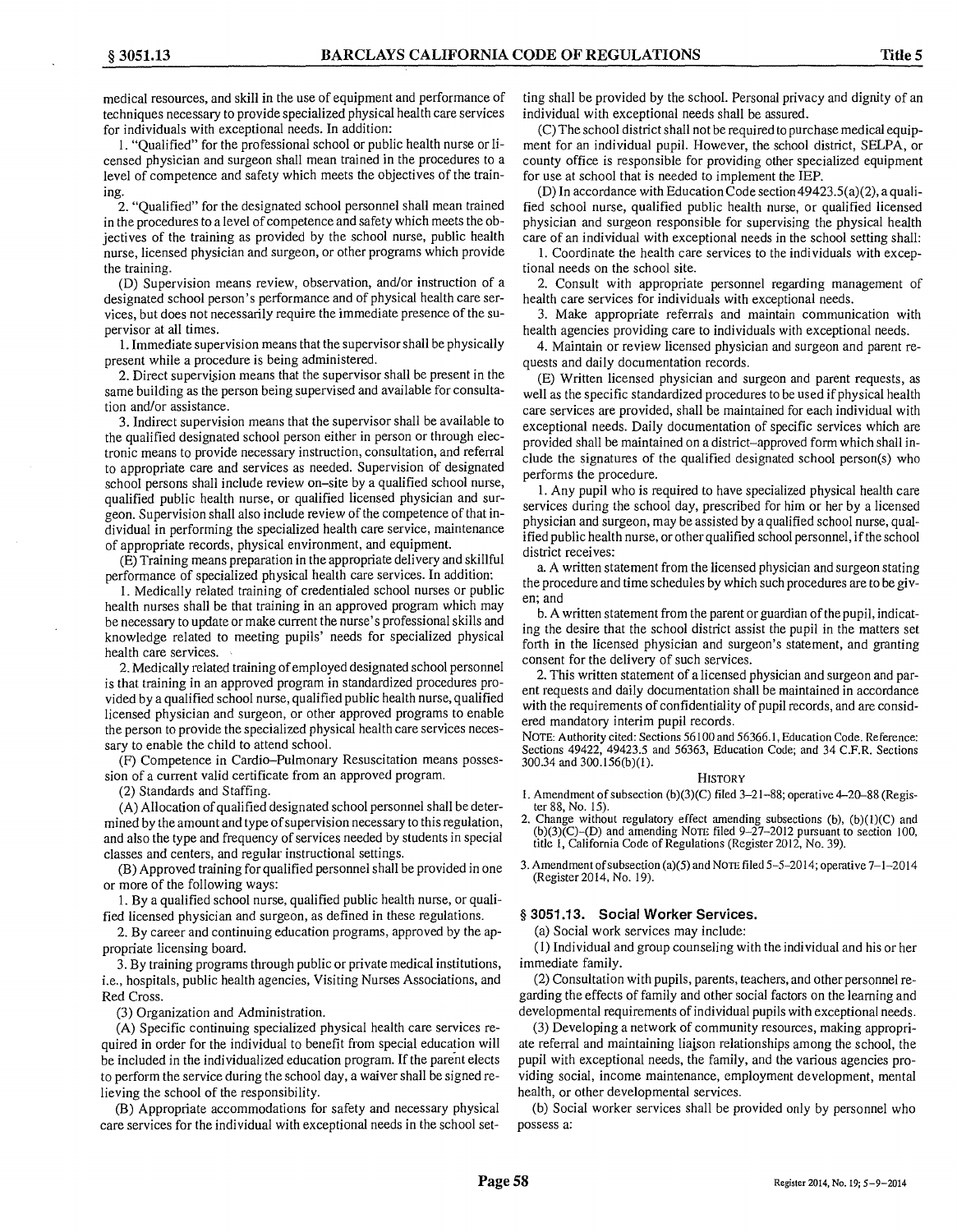(1) license as a Clinical Social Worker, or Associate Clinical Social Worker who is under the supervision of either a Licensed Clinical Social Worker or a licensed Mental Health Professional by the Board of Behavioral Sciences. within the Department of Consumer Affairs; or

(2) license as a Marriage and Family Therapist. or Marriage and Family Therapist Registered Intern who is under the supervision of a Licensed Marriage and Family Therapist. a Licensed Clinical Social Worker. a Licensed Professional Clinical Counselor. a Licensed Psychologist. or a Physician who is certified in psychiatry by the Medical Board of California. the Board of Behavioral Sciences. or the Board of Psychology. within the Department of Consumer Affairs; or

(3) credential authorizing school social work.

(4) license as a Licensed Professional Clinical Counselor. or a Professional Clinical Counselor Registered Intern who is under the supervision of a Licensed Professional Clinical Counselor. a Licensed Marriage and Family Therapist. a Licensed Clinical Social Worker. a Licensed Clinical Psychologist. or a Physician who is certified in psychiatry by the American Board of Psychiatry and Neurology.

NOTE: Authority cited: Sections 56100 and 56366.1. Education Code. Reference: Sections 2903, 2905, 4980.02, 4989.14, 4996.9 and 4999.10. Business and Professions Code: Sections 49422 and 56363. Education Code: and 34 C.F.R. Sections 300.34 and 300.156(b)(1).

#### **HISTORY**

I. Change without regulatory effect amending NOTE filed 9-27-2012 pursuant to section 100. title 1. California Code of Regulations (Register 2012. No. 39).

2. Amendment of section and NOTE filed 5-5-2014; operative 7-1-2014 (Register 2014. No. 19).

## § **3051.14. Specially Designed Vocational Education and Career Development.**

(a) Specially designed vocational education and career development for individuals with exceptional needs regardless of severity of disability may include:

(I) Providing prevocational programs and assessing work-related skills, interests, aptitudes, and attitudes.

(2) Coordinating and modifying the regular vocational education program.

(3) Assisting individuals in developing attitudes. self-confidence. and vocational competencies to locate. secure. and retain employment in the community or sheltered environment. and to enable such individuals to become participating members of the community.

(4) Establishing work training programs within the school and community.

(5) Assisting in job placement.

(6) Instructing job trainers and employers as to the unique needs of the indi viduals.

(7) Maintaining regularly scheduled contact with all work stations and job-site trainers.

(8) Coordinating services with the Department of Rehabilitation and other agencies as designated in the IEP.

(b) Specially designed vocational education and career development shall be provided only by personnel who possess:

 $(1)$  an adult education credential with a career development authorization; or

(2) a credential that authorizes instruction in special education or vocational education; or

(3) a Pupil Personnel Services Credential that authorizes school counseling.

NOTE: Authority cited: Sections 56100 and 56366.1. Education Code. Reference: Section 56363. Education Code: 34 C.F.R. Sections 300.34 and 300.156(b)( I). **HISTORY** 

I. Amendment of section and NOTE Iiled 5-5-2014: operative 7-1-20 14(Register 2014. No. 19).

## § **3051.15. Recreation Services.**

(a) Recreation services include but are not limited to:

(I) Therapeutic recreation services which are those specialized instructional programs designed to assist pupils in becoming as independent as possible in leisure activities, and when possible and appropriate, facilitate the pupil's integration into regular recreation programs.

(2) Recreation programs in schools and the community which are those programs that emphasize the use of leisure activity in the teaching of academic. social. and daily living skills; and. the provision of nonacademic and extracurricular leisure activities and the utilization of community recreation programs and facilities.

(3) Leisure education programs which are those specific programs designed to prepare the pupil for optimum independent participation in appropriate leisure activities. including teaching social skills necessary to engage in leisure activities. and developing awareness of personal and community leisure resources.

(b) Recreation services shall be provided only by personnel who possess:

(I) a certificate issued by the California Board of Recreation and Park Certification: or

(2) a certificate issued by the National Council for Therapeutic Recreation; or

(3) the National Recreation and Park Association. authorizing services in recreation or therapeutic recreation.

NOTE: Authoritv cited: Sections 56100 and 56366.1. Education Code. Reference: Section 56363. Education Code: and 34 C.F.R. Sections 300.34 and 300.156(b)( I).

#### **HISTORY**

1. New section filed  $3-21-88$ : operative  $4-20-88$  (Register 88, No. 15).

2. Editorial correction of NOTE (Register 98. No. 33).

3. Amendment of section and NOTE filed 5-5-2014; operative 7-1-2014 (Register 2014. No. 19).

## § **3051.16. Specialized Services for Low-Incidence Disabilities.**

(a) Specialized services for low-incidence disabilities may include:

(I) Specially designed instruction related to the unique needs of pupils with low-incidence disabilities provided by teachers credentialed pursuant to Education Code section 44265.

(2) Specialized services related to the unique needs of pupils with lowincidence disabilities provided by qualified individuals such as interpreters. notetakers. readers. transcribers. and other individuals who provide specialized materials and equipment.

(b) An "educational interpreter" provides communication facilitation between students who are deaf or hard of hearing. and others. in the general education classroom and for other school-related activities. including extracurricular activities. as designated in a student's IEP.

(c) An educational interpreter shall be certified by the national Registry of Interpreters for the Deaf (RID), or equivalent: in lieu of RID certification or equivalent. an educational interpreter must have achieved a score of 4.0 or above on the Educational Interpreter Performance Assessment (EIPA). the Educational Sign Skills Evaluation-Interpreter and Receptive (ESSE-I/R), or the National Association of the Deaf/American Consortium of Certified Interpreters (NAD/ACCI) assessment. If providing Cued Language transliteration. a transliterator shall possess Testing/Evaluation and Certification Unit (TECUnit) certification. or have achieved a score of 4.0 or above on the EIPA - Cued Speech.

(d) Specialized services for pupils with low-incidence disabilities shall be provided only by personnel who possess a credential that authorizes services in special education orclinical rehabilitation services in the appropriate area of disability.

NOTE: Authority cited: Sections 56100 and 56366.1. Education Code. Reference: Section 56363. Education Code: and 34 C.F.R. Sections 300.34 and 300.156(b)(l).

#### **HISTORY**

- I. New section filed 3-21-88: operative 4-20-88 (Register 88. No. 15).
- 2. Editorial correction of first sentence (Register 98. No. 33).
- 3. Amendment of section and NOTE tiled 7-29-2002: operative 8-28-2002 (Register 2002. No. 31 ).
- 4. Repealer and new subsection (b)( I). new subsections (b)(2)-(c) and amendment of NOTE filed 2-22-2008: operative 3-23-2008 (Register 2008. No.8).
- 5. Amendment of section and NOTE filed 5-5-2014; operative 7-1-2014 (Register 2014, No. 19).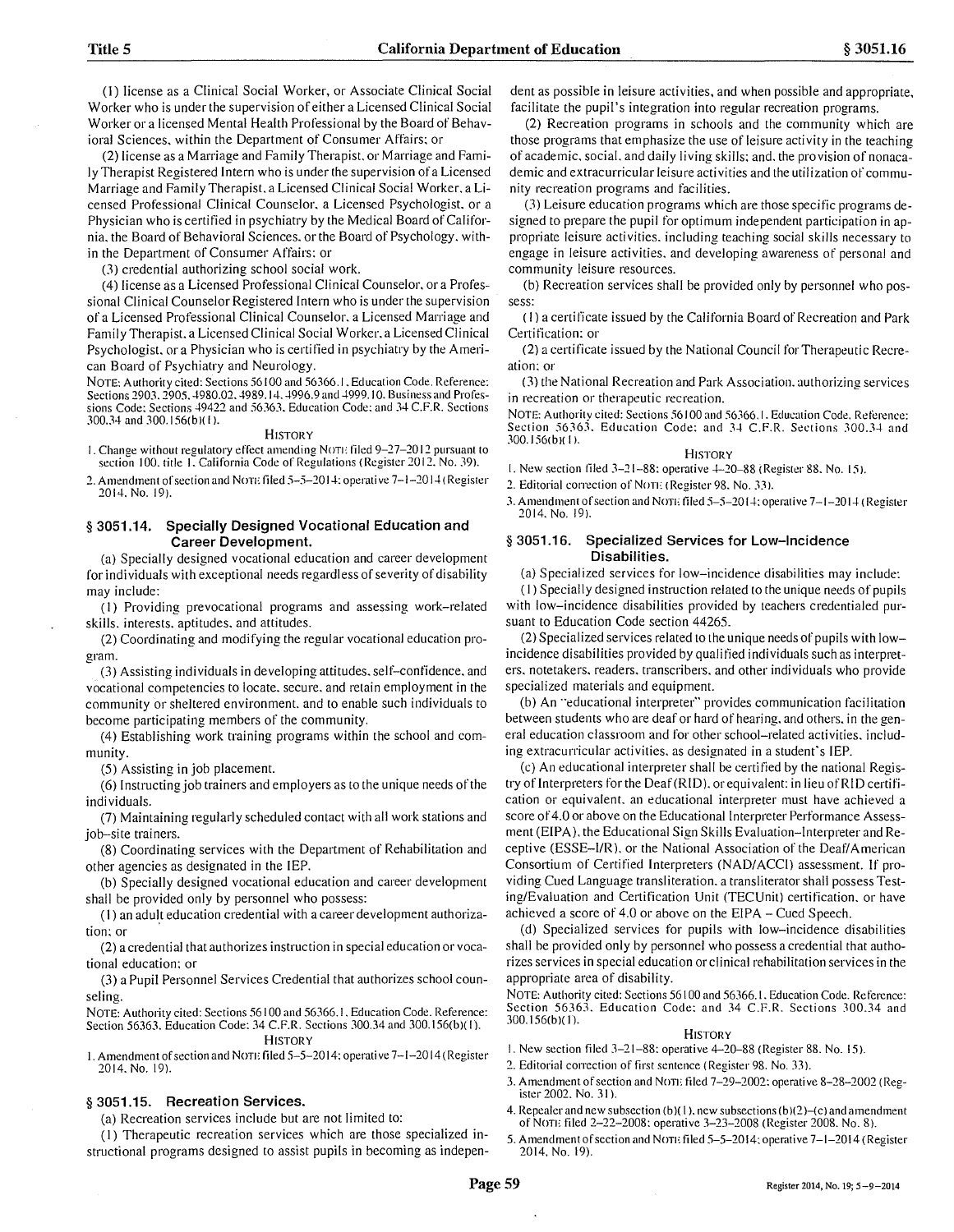## § **3051.17. Services for Pupils with Chronic Illnesses or Acute Health Problems.**

(a) Specialized services may be provided to pupils determined eligible pursuant to section 3030(f). Such services include but are not limited to:

(1) Individual consultation;

(2) Home or hospital instruction; and

(3) Other instructional methods using advanced communication technology.

(b) For pupils whose medical condition is in remission or in a passive state, the IEP team shall specify the frequency for monitoring the pupil's educational progress to assure that the illness does not interfere with the pupil's educational progress.

 $(c)$  When a pupil identified pursuant to section 3030(f) experiences an acute health problem which results in his or her non-attendance at school for more than five consecutive days, upon notification of the classroom teacher or the parent, the school principal or designee shall assure that an IEP team is convened to determine the appropriate educational services.

(d) If there is a pattern of sporadic illness, the IEP team shall convene to consider alternative means for the pupil to demonstrate competencies in the required course of study so that the cumulative number of absences do not prevent educational progress.

NOTE: Authority cited: Sections 56100 and 56366.1, Education Code. Reference: Section 56363, Education Code; and 34 C.F.R Sections 300.34 and 300.156(b)(I). **HISTORY** 

I. New section filed 3-21-88; operative 4-20-88 (Register 88, No. IS).

2. Change without regulatory effect amending section and NOTE filed 9-27-2012 pursuant to section 100, title I, California Code of Regulations (Register 2012, No. 39).

3. Amendment of NOTE filed 5-5-2014; operative 7-1-2014 (Register 2014, No. 19).

## § **3051.18. Related Services for the Deaf and Hard of Hearing.**

(a) Instruction and services for deaf and hard of hearing pupils shall be provided by an individual holding an appropriate credential, who has competencies to provide services to the hearing impaired and who has training, experience and proficient communication skills for educating pupils with hearing impairments. Such services may include but need not to be limited to:

(1) Speech, speech reading and auditory training.

(2) Instruction in oral, sign, and written language development.

(3) Rehabilitative and educational services for hearing impaired individuals to include monitoring amplification, coordinating information for the annual review, and recommending additional services.

(4) Adapting curricula, methods, media, and the environment to facilitate the learning process.

(5) Consultation to pupils, parents, teachers, and other school personnel as necessary to maximize the pupil's experience in the regulareducation program.

(b) A specially trained instructional aide, working with and under the direct supervision of the credentialed teacher of the deaf and hard-ofhearing, may assist in the implementation of the pupil's educational program.

NOTE: Authority cited: Sections 56100 and 56366.1, Education Code. Reference: Section 56363, Education Code; and 34 C.F.R. Sections 300.34 and 300.156(b)(1).

#### **HISTORY**

I. New section filed 3-21-88; operative 4-20-88 (Register 88, No. IS).

2. Change without regulatory effect amending subsection (a) and NOTE filed 9-27-2012 pursuant to section 100, title I, California Code of Regulations (Register 2012, No. 39).

3. Amendment of section heading and NOTE filed 5-5-2014; operative 7-1-2014 (Register 2014, No. 19).

#### § **3051.19. Assistive Technology Service.**

(a) "Assistive technology service" means any service that directly assists an individual with exceptional needs in the selection or use of an assistive technology device that is educationally necessary. The term includes the evaluation of the needs of an i ndi vidual with exceptional needs including a functional evaluation of the individual in the individual's customary environment; coordinating and using other therapies, interventions, or services with assistive technology devices, such as those associated with existing education programs and rehabilitation plans and programs; training or technical assistance for an individual with exceptional needs or, where appropriate, the family of an individual with exceptional needs or, if appropriate, that individual's family; and training or technical assistance for professionals (including individuals providing education and rehabilitation services), employers or other individuals who provide services to, employ, or are otherwise substantially involved in the major life functions of individuals with exceptional needs.

(b) Assistive technology services shall be provided only by personnel who possess a:

(1) license in Physical Therapy issued by a licensing agency within the Department of Consumer Affairs, where the utilization of assistive technology services falls within the scope of practice of physical therapy as defined in Business and Professions Code section 2620 and implementing regulations; or

(2) license in Occupational Therapy issued by a licensing agency within the Department of Consumer Affairs; or

(3) license in Speech-Language Pathology issued by a licensing agency within the Department of Consumer Affairs or a valid document, issued by the California CTC, where the function of the assistive technology service is augmentative communication; or

(4) baccalaureate degree in engineering with emphasis in assistive technology; or

(5) baccalaureate degree in a related field of engineering with a graduate certificate in rehabilitation technology or assistive technology; or

(6) certification from the Rehabilitation Engineering and Assistive Technology Society of North America and Assistive Technology Provider (RESNA/ATP); or

(7) certificate in assistive technology applications issued by a regionally accredited post-secondary institution; or

(8) credential that authorizes special education of physically impaired, orthopedically impaired, or severely impaired pupils.

NOTE: Authority cited: Sections 56100 and 56366.1, Education Code. Reference: Sections 2530, 2570.2 and 2620, Business and Professions Code; Section 56363, Education Code; 20 U.S.C. Section 1401; and 34 C.F.R. Sections 300.5, 300.6, 300.105,300.34, and 300.156(b)(I).

#### **HISTORY**

I. New section filed 5-5-2014; operative 7-1-2014 (Register 2014, No. 19).

#### § **3051.20. Early Education Programs.**

(a) "Early education" means the program and services specified by Education Code section 56425 et. seq.

(b) Early education programs for children with disabilities, as defined in Education Code section 56426, shall be provided only by personnel who meet the appropriate personnel qualifications set forth in this article and comply with Education Code section 56426.2.

NOTE: Authority cited: Sections 561 00 and 56366.1, Education Code. Reference: Sections 56363 and 56430, Education Code; and 34 C.F.R. Sections 300.34 and 300.156(b)(I).

## **HISTORY**

I. New section filed 5-5-2014; operative 7-1-2014 (Register 2014, No. 19).

#### § **3051.21. Music Therapy.**

(a) According to the Certification Board for Music Therapists "Music therapy is the specialized use of music by a credentialed professional who develops individualized treatment and supportive interventions for people of all ages and ability levels to address their social, communication, emotional, physical, cognitive, sensory and spiritual needs."

(b) Music therapy shall be provided only by personnel who hold aMusic Therapist - Board Certified credential from the Certification Board for Music Therapists (CBMT) on the completion of all academic and clinical training requirements, and after successfully passing the CBMT National Board Certification Examination.

NOTE: Authority cited: Sections 56100 and 56366.1, Education Code. Reference: Section 56363, Education Code; and 34 C.F.R. Sections 300.34 and 300.156(b)( I).